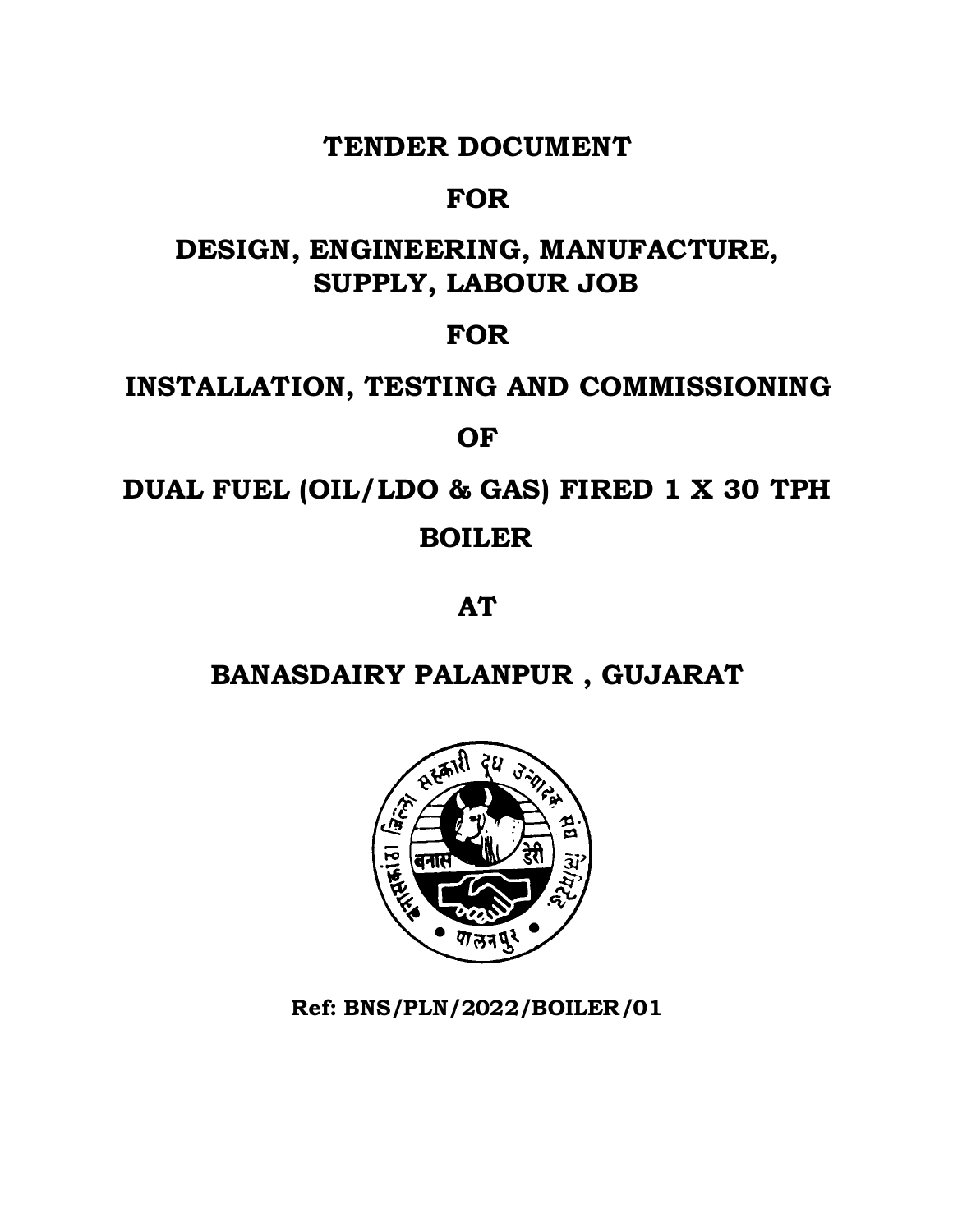#### **BANASKANTHA DISTRICT CO-OP. MILK PRODUCERS' UNION LTD.**

BANAS DAIRY, PB NO 20, PALANPUR –385001,DIST : BANASKANTHA, GUJARAT PHONE : 253881-85



 **TENDER NOTICE Date : 19.05.2022**

Banaskantha District Co-operative Milk Producers' Union Limited invites sealed bids from reputed eligible contractors for the following works:

| Sr.<br>No. | Tender<br>Reference        | Name of work                                                                                                                                                                                                                                                                            | Cost            | Estimated   Tender Fee &<br>E.M.D.                 | Time<br>Period |
|------------|----------------------------|-----------------------------------------------------------------------------------------------------------------------------------------------------------------------------------------------------------------------------------------------------------------------------------------|-----------------|----------------------------------------------------|----------------|
|            | BNS/PLN/2022<br>/BOILER/01 | Design,<br>Supply, installation,<br>testing and commissioning of<br>dual fuel (LDO & GAS) fired $1 x$<br>30 TPH (F&A) 100 Deg.C, Design<br>Pressure $21.5 \text{ Kg/cm}2,3 \text{ Pass}$<br>Fire Tube Wet Back Bi Drum<br>boiler for Banas Dairy Palanpur,<br>Gujarat on turnkey basis. | Rs.748<br>Lakhs | Rs. 5000.00<br>+ 18% GST<br>&<br>Rs. 7.48<br>Lakhs | 08<br>months   |

| • Sale of the tender                                                    | : 20.05.2022 from 11:00 HRS        |
|-------------------------------------------------------------------------|------------------------------------|
| • Last date for sale of tender                                          | $: 06.06.2022$ up to 14:00 HRS     |
| $\blacksquare$ Pre bid meeting                                          | : $15.06.2022$ at $11:00$ HRS      |
| • Last date & Time for submitting of Tender: 05.07.2022 up to 14:00 HRS |                                    |
| • Date of opening of Tender                                             | : 05.07.2022 at 15:00 HRS at Banas |
|                                                                         |                                    |

Dairy,Palanpur

Tender can be purchased from the office of Sr.General Manager (P&E) Banas Dairy, Palanpur. The details of eligibility criteria and procedure to purchase tender document is available on our website www.banasdairy.coop. Banas Dairy does not bind itself to accept the lowest bid. Banas dairy reserves the right to award the job either part or full. Banas dairy at its sole discretion and without assigning any reason thereof, also reserves the right accept any/or reject any or all bi ds.

#### **I/C MANAGING DIRECTOR**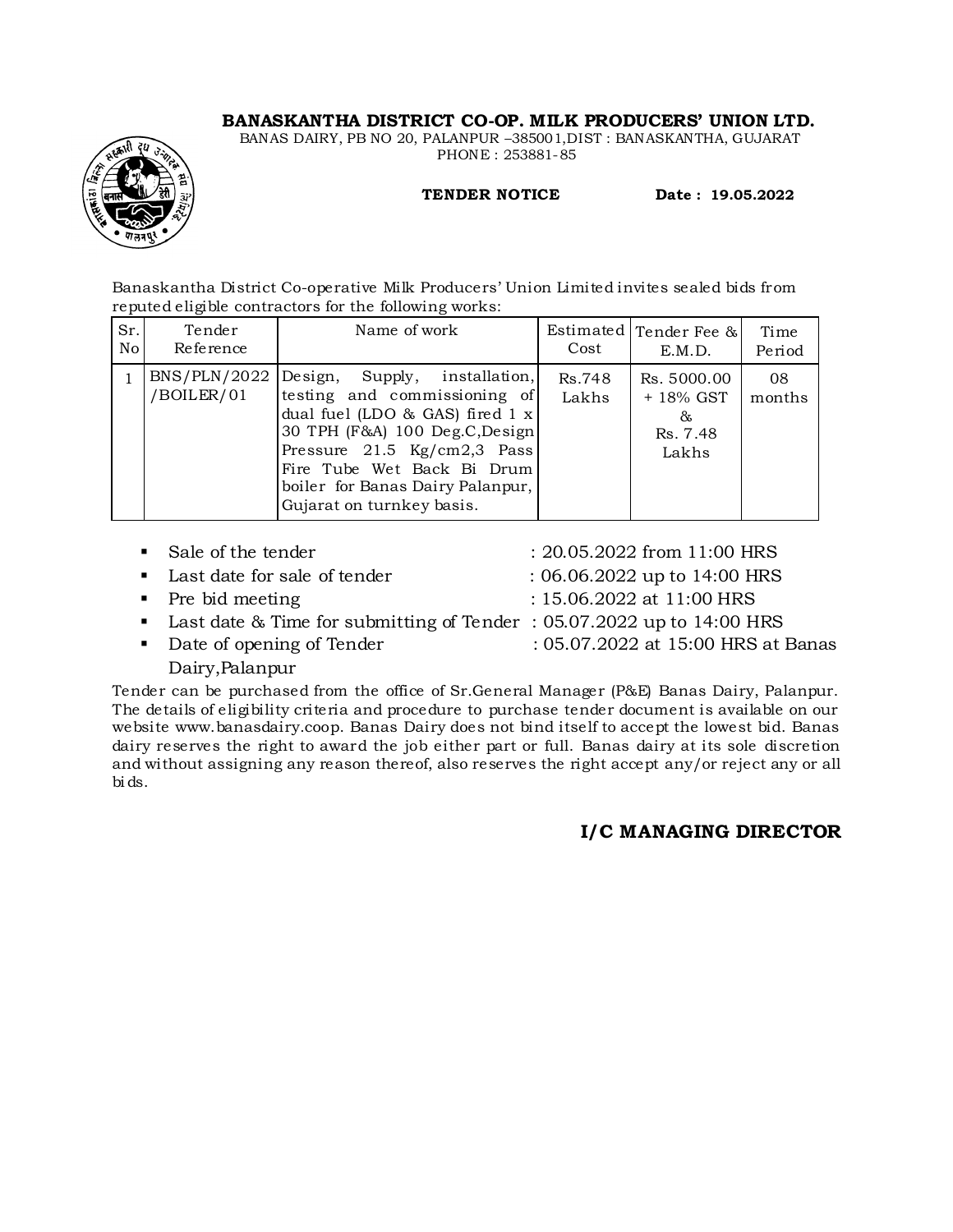#### **1. Eligibility and Qualification requirements:**

The bidders must meet the following minimum qualification criteria:

1. The Bidder in the same name and style should be in the similar business of design, manufacture, supply, installation, testing and commissioning of liquid/gaseous fuel boilers for **ten** financial years. In case of change of name of bidder by merger/acquisition/ change in status, the bidder has to submit the documentary evidences.

The bidder has to submit the documentary evidence for the same.

2. The Bidder's average annual financial turnover in the same name and style for the three financial years (2019-20,2020-21 and 2021-22) should not be less than Rs. **2500 Lakhs**.

The Bidder must submit Annual financial reports with certified true copies of audited balance sheet with Profit & loss account statements and IT returns of said last five financial years for the proof of financial turnover along with PAN.

- 3. The Bidder in the same name and style shall have successfully executed / completed contracts of similar nature (Similar nature means bidder should have designed, supplied, installed, tested and commissioned liquid/gaseous fuel boilers of capacity equal or more than 12 TPH) during last **05** years ending last day of the month previous to the month in which the bid is opened either of the following:
	- a) One contract costing not less than Rs.**598 Lakh**

#### **OR**

b) Two contracts each costing not less than Rs.**449 Lakh**

#### **OR**

c) Three contracts each costing not less than Rs.**299 Lakh**

Copy of the purchase orders and their Completion certificates for the works mentioned in the qualification criteria shall be submitted.

Copy of TDS certificate issued by the clients to substantiate the claim for the value of works executed in the private sector.

4. The Bidder should have valid registration under various Acts that may be applicable for the contract proposed. This shall include but not limited to Income Tax, GST, Employee State Insurance, Contract Labour, Provident Fund etc.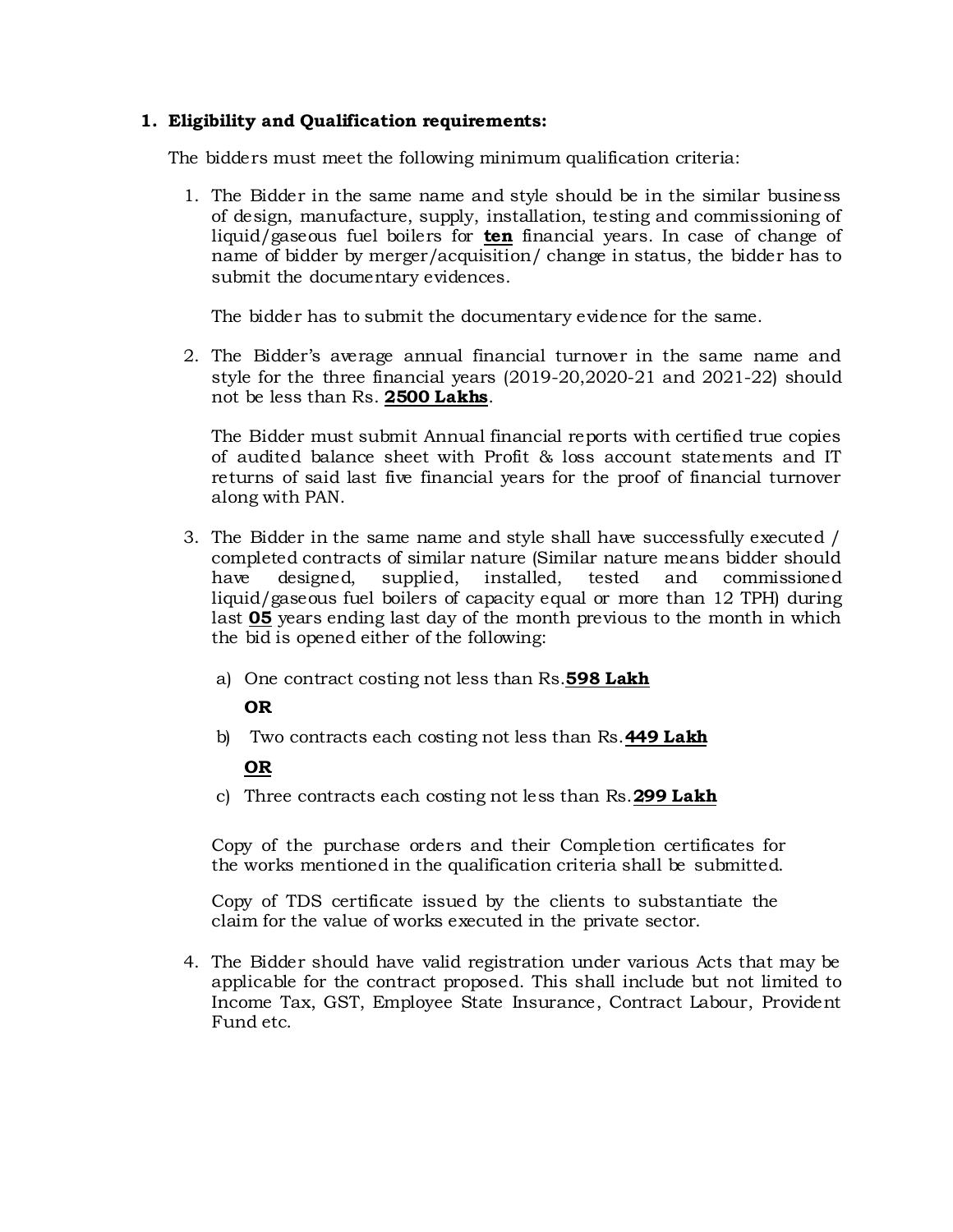Even though the Bidder meets the specified criteria, the bid may be disqualified in case the bidder has:

- a) Made untrue or false declaration in the forms, statements and attachments submitted in proof of their qualifications.
- b) Record of poor performance such as abandoning the works, not properly completing the contract, inordinate delays in completion or financial failure etc.

#### **2. Purchase of bidding Document:**

Interested eligible bidders may obtain further information from Banaskantha District Co-operative milk Producers' Union Limited, Banas Dairy, Palanpur, Dist. Banaskantha, Gujarat

Interested bidders can purchase the bidding documents in person between 11:00 -16:00 hours on any working day with in tender sale period specified above on payment of non-refundable tender fees of Rs. 5000+18% GST by DD/ RTGS (in favour of Banaskantha District Cooperative Milk Producers' union Limited payable at Palanpur) or by paying non-refundable fees of Rs. 5000+18% GST in account department of Banas Dairy, Palanpur and submission of payment receipt.

In case bidder wishes to purchase the bid document through courier/ post they have to submit a DD of Rs 5000 +18%GST + Rs 500 towards the courier charges in favour of Banaskantha District Co-operative Milk Producers' union Limited payable at Palanpur. The payment can also be transferred through RTGS at the following bank details. On receipt of DD/payment transfer through RTGS as above Banas Dairy shall courier the bid document on the address from where the request has been made. Banas Dairy shall not be responsible for any delay in receipt of the bidding document sent by post /courier.

Beneficiary name: Banaskantha Dist. Co -Op milk Producers' union Ltd. Bank Name : HDFC Bank Ltd A/c No. : 03350310000046 IFSC Code : HDFC0000335 Branch : Palanpur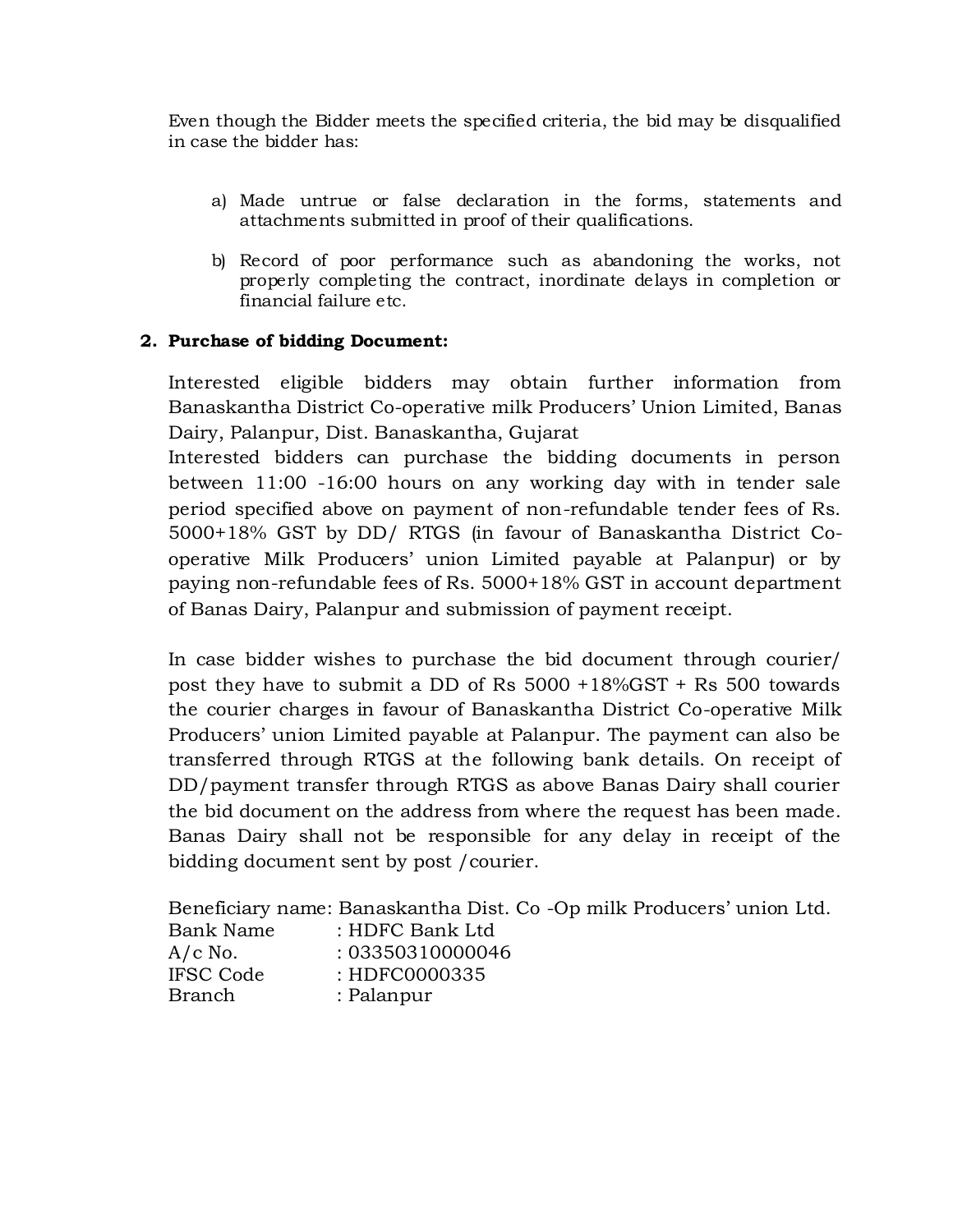#### **3. Submission of bid**

This invitation of bids is open to all suppliers who meet the minimum eligibility criteria specified in this bid document.

#### **4. Bid Security / Earnest Money Deposit (EMD)**

All bids must be accompanied by bid security (EMD) of Rs 7.48 Lakhs and the same should be in the form specified in the bidding document & incorporated in the technical bid (cover I).

Bids not accompanied with EMD, shall be summarily rejected.

#### **5. Opening of Bids**

This is single stage bid. All the bidders shall submit the bids in cover I – Technical bid and Cover II- Price Bid. The technical bid (Cover I) shall contain all the details except for the price.

#### **6. Rights Reserved by Banas Dairy**

Banaskantha District Co.-Operative Milk Producers' Union Ltd., Palanpur, Banas Dairy does not bind itself to accept the lowest bid. Banas Dairy reserves right to award the job either in part or full. Banas Dairy at its sole discretion and without assigning any reason thereof also reserves the right to accept any/or reject any/or all bids.

#### **7. Address for Communication:**

SGM (P&E) Banaskantha District Co-Operative Milk Producers' Union Ltd. Banas Dairy Post box No-20 Palanpur -385 O01 Gujarat (India) Phone : 02742-253881-5 Ext 268/277 Fax :02742-252723 E mail: [dilip@banasdairy.coop](mailto:dilip@banasdairy.coop) [pareshrathi@banasdairy.coop](mailto:pareshrathi@banasdairy.coop)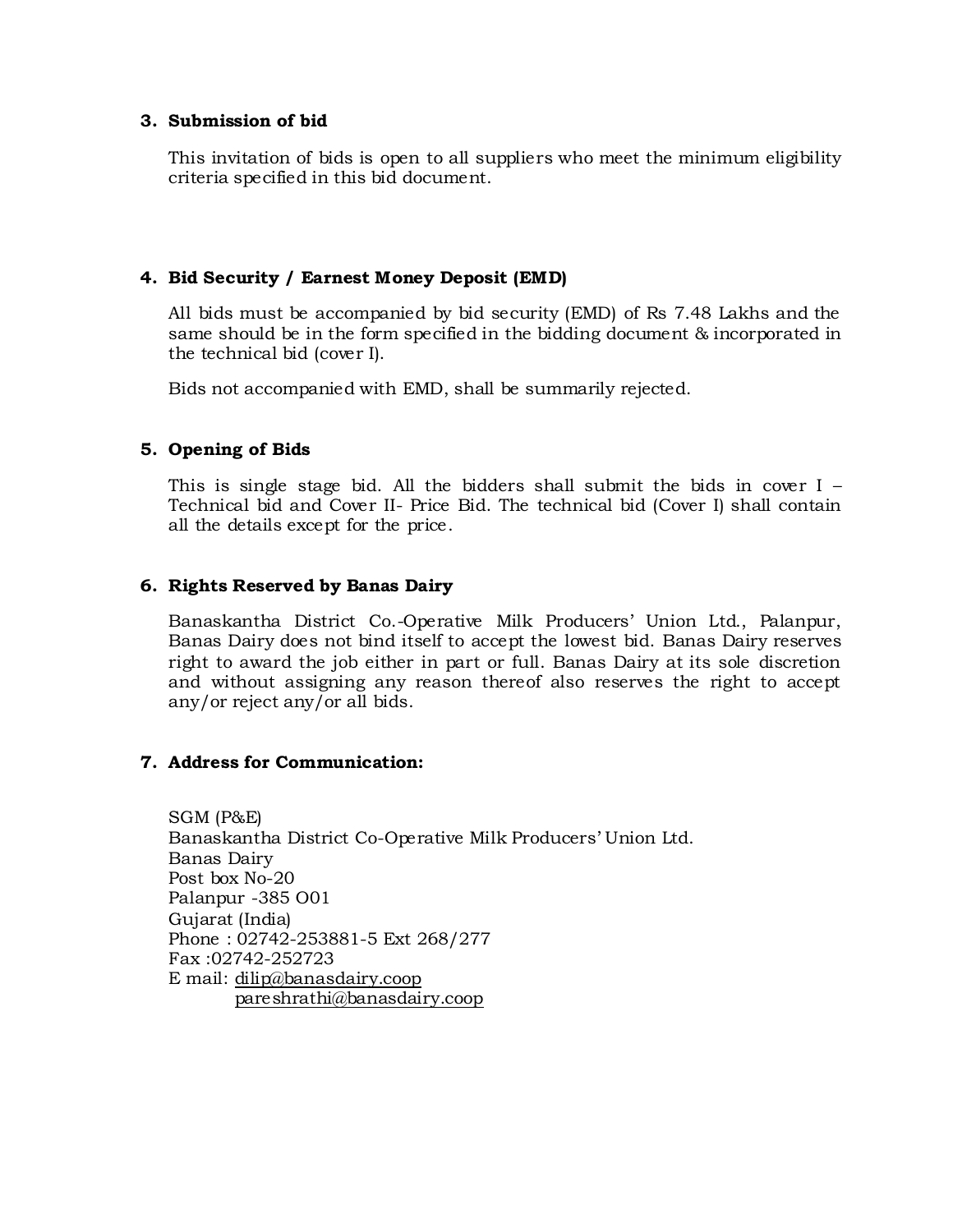#### **8. Place of Opening of Bid (Single stage bids) :**

Banas Dairy Palanpur- 385001

#### **9. Project Site Address :**

Banaskantha District Co operative milk Producers' union Limited, Postbox no:20 Banas Dairy Palanpur.385001 Banaskanth Gujarat

**Bidders shall submit all the documents for meeting the eligibility and qualification requirements as per tender requirements. However, summary of the same as per the following format shall also be submitted along with the bid.** 

| Sr.            | Criteria                                                                                                                                                | <b>Bidder to furnish</b>                                                                                                                                                                                                                                                                                          |
|----------------|---------------------------------------------------------------------------------------------------------------------------------------------------------|-------------------------------------------------------------------------------------------------------------------------------------------------------------------------------------------------------------------------------------------------------------------------------------------------------------------|
| <b>No</b>      |                                                                                                                                                         |                                                                                                                                                                                                                                                                                                                   |
|                |                                                                                                                                                         |                                                                                                                                                                                                                                                                                                                   |
| $\overline{1}$ | The Bidder in the same name<br>and style should be in the<br>similar business for at least<br>five financial years on the date<br>of opening of the bid | Bidder to submit documentary evidence for the same.<br>Bidder to mention the document submitted as proof in<br>similar business for five financial years.<br>1.<br>2.<br>3.<br>4.<br>5.<br>Documents in case of merger and acquisition as per<br>details mentioned in tender document shall also be<br>submitted. |
| $\overline{2}$ | The Bidder's average annual                                                                                                                             | Turnover for                                                                                                                                                                                                                                                                                                      |
|                | financial turnover in the same<br>name and style for the last                                                                                           | Year: 2019-20:INR<br><b>CR</b>                                                                                                                                                                                                                                                                                    |
|                | three financial years (2019-20,<br>2020-21 and 2021-22) should                                                                                          | Year: 2020-21:INR<br><b>CR</b>                                                                                                                                                                                                                                                                                    |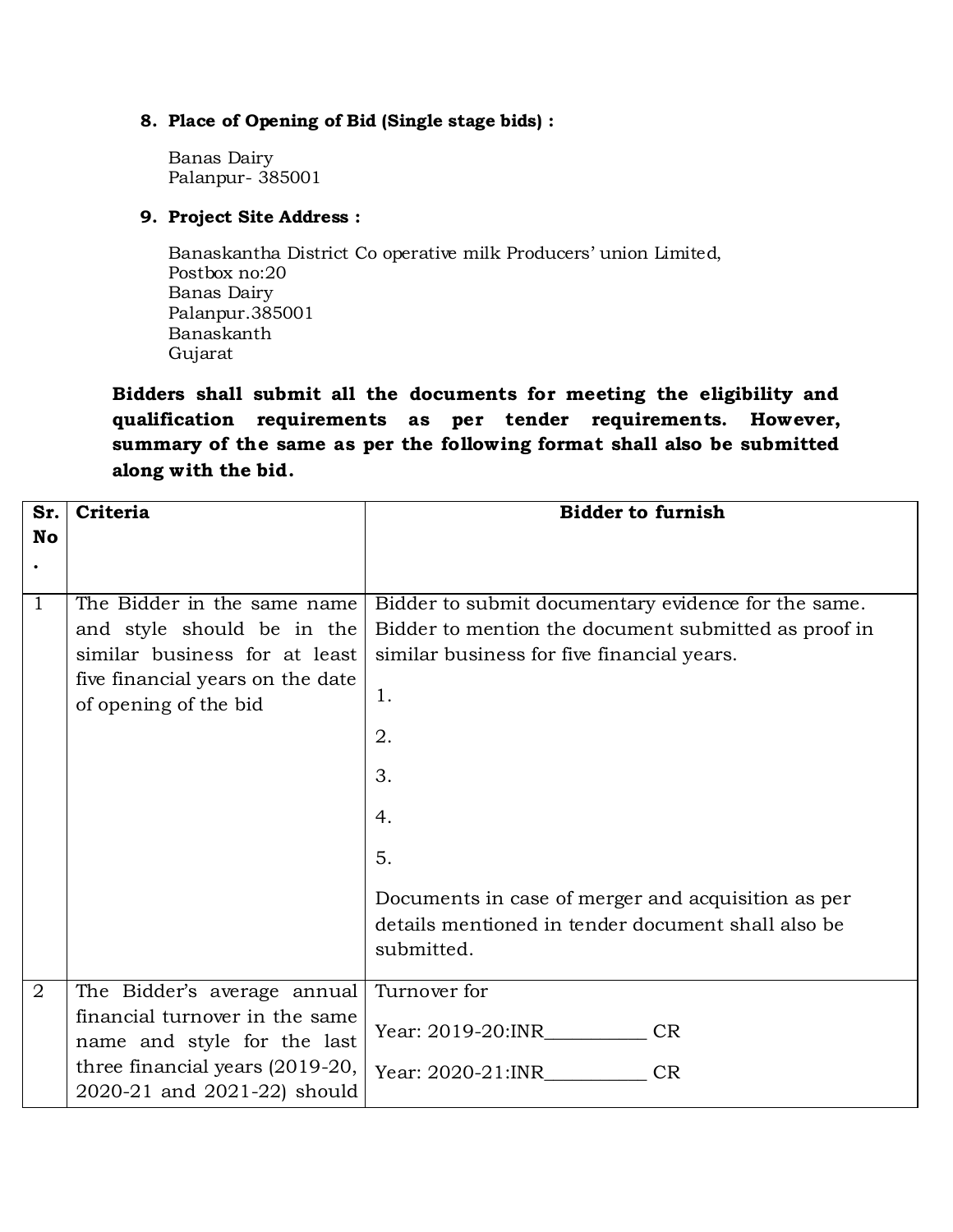|                | not be less than Rs. $2500$ Year: $2021-22$ :INR<br>Lakhs.                          |                | Average: INR | <b>CR</b>                                                                                              | <b>CR</b>              |            |
|----------------|-------------------------------------------------------------------------------------|----------------|--------------|--------------------------------------------------------------------------------------------------------|------------------------|------------|
|                |                                                                                     |                |              | Certified balance sheet, P&L account shall be submitted<br>for above three years as documentary proof. |                        |            |
| $\overline{3}$ | The Bidder in same and style                                                        | SN             | Name         | Place and                                                                                              | Value of               | Year of    |
|                | shall<br>successfully<br>have<br>executed/completed contracts                       |                | of Work      | address of<br>work executed                                                                            | Works in<br><b>INR</b> | completion |
|                | Similar<br>of<br>nature<br>means                                                    | $\mathbf{1}$   |              |                                                                                                        |                        |            |
|                | bidder<br>should<br>have<br>designed, supplied, installed,                          |                |              |                                                                                                        |                        |            |
|                | tested<br>and<br>commissioned                                                       |                |              |                                                                                                        |                        |            |
|                | liquid/ gaseous fuel boilers of                                                     | 2              |              |                                                                                                        |                        |            |
|                | capacity equal or more than                                                         |                |              |                                                                                                        |                        |            |
|                | 12 TPH) during the last five<br>years ending last day of the                        |                |              |                                                                                                        |                        |            |
|                | month previous to the month                                                         | $\overline{3}$ |              |                                                                                                        |                        |            |
|                | in which bid is opened, either                                                      |                |              |                                                                                                        |                        |            |
|                | of the following: -                                                                 |                |              | Copy of PO and Work Completion certificate shall be                                                    |                        |            |
|                | a) One contract costing not<br>less than Rs. 598 lakh<br><b>OR</b>                  |                |              | submitted as documentary evidence                                                                      |                        |            |
|                | b)Two contracts each costing<br>not less than Rs.449 lakh                           |                |              |                                                                                                        |                        |            |
|                | <b>OR</b>                                                                           |                |              |                                                                                                        |                        |            |
|                | Three<br>contracts<br>each<br>$\mathbf{C}$<br>costing not less than Rs. 299<br>lakh |                |              |                                                                                                        |                        |            |